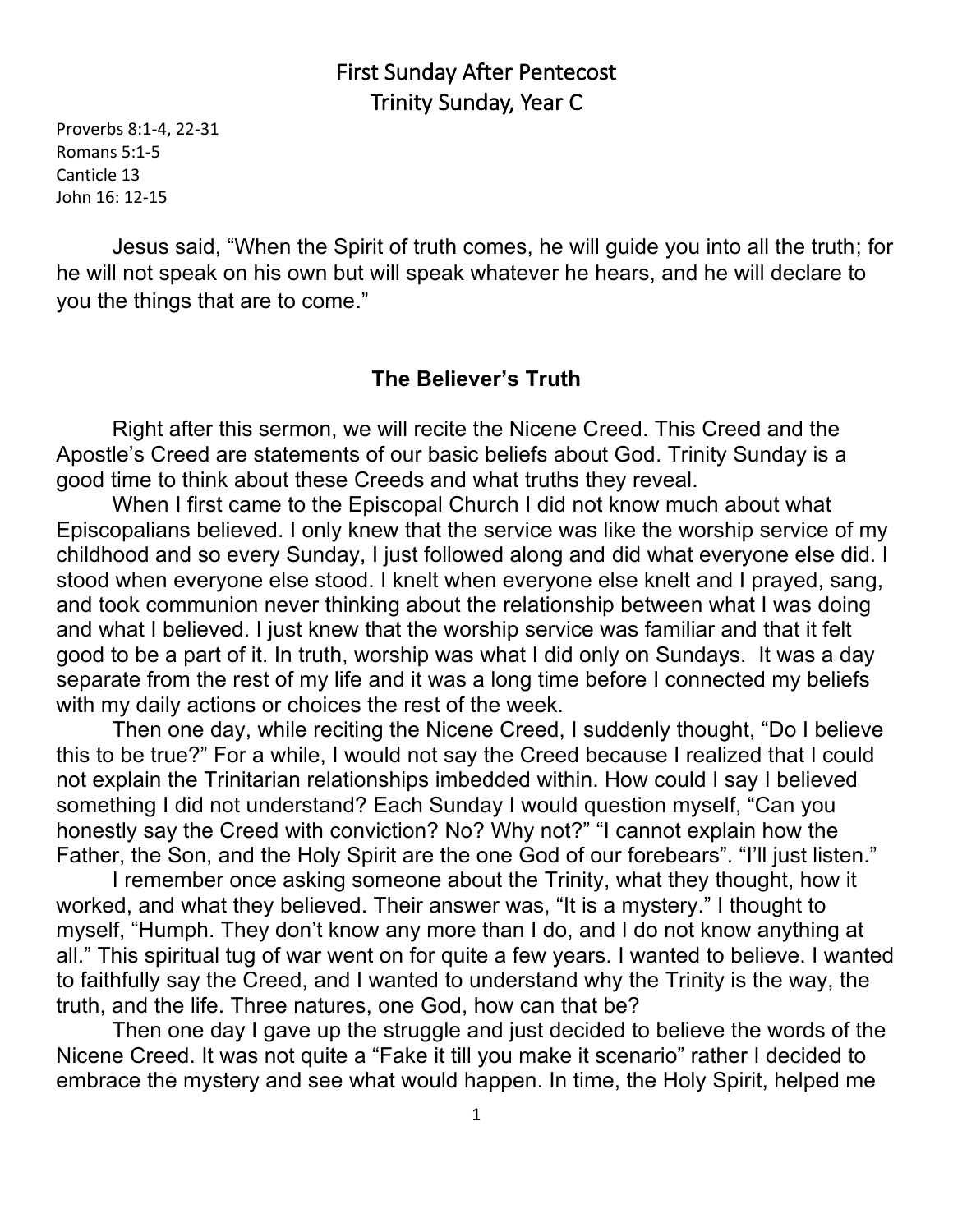to learn this truth; we do not need to understand the Trinity to trust Triune love. Our desire to be in a relationship with God, the Son, and the Holy Spirit is not an intellectual exercise, it is a matter of the heart, not the head.

Many people who come to worship at Incarnation have questions about Episcopal traditions and beliefs. They may come from different faiths or from no faith tradition. However, there is something about our faith that resonates with them, and they want to know more. So even though what I am about to say may be well-known to lifelong Episcopalians I thought I would use the rest of this sermon to talk about what the Episcopal faith says about the Trinity and the Creeds. My sources are the Episcopal Church website and the Book of Common Prayer (BCP), specifically the section entitled, *An Outline of the Faith*, or Catechism that begins on page 845.

The Episcopal Church website says "We have two foundational Creeds that we use during worship: the Apostles' Creed used at baptism and daily worship, and the Nicene Creed used at communion. In reciting and affirming these creeds, we join Christians across the world and throughout the ages in affirming our faith in the one God who created us, redeemed us, and sanctifies us."1

The Apostles' Creed contains statements about our belief in God and who God is; belief in Jesus Christ and Jesus' relationship to God; a short biography of Jesus' life and his role in our lives; belief in the Holy Spirit and four gifts of grace: the communion of saints, the forgiveness of sins, the resurrection of the body and life everlasting.

The Nicene Creed also states our understanding of the Trinitarian nature of God; however, it says more about the life of Christ and who the Holy Spirit is. The Nicene Creed connects Baptism to the forgiveness of sins and affirms our belief in the resurrection of the dead and the life of the world to come. Our collective recitation of The Nicene Creed binds us together as disciples who are in communion with one another.

The Catechism describes, in a question and answer format, our belief in God the Father, God the Son, and The Holy Spirit. These descriptions help us to understand the Trinitarian nature more fully. The Catechism says this about God the Father: "There is one God who created heaven and earth and all that is seen and unseen. The universe is good, and it is the work of a single loving God who creates and sustains, and directs it. The world belongs to the creator, and we are called to enjoy it and care for it in accordance with God's purposes. All that God created includes human life and that means that all people are worthy of respect and honor because all are created in the image of God, and all can respond to the love of God." (BCP, p. 846)

In its description of God the Son, the Catechism tells us that "Jesus is the only perfect image of the Father and shows us the nature of God. The nature of God in Jesus is love. By God's own act, his divine Son received our human nature from the

<sup>1</sup> Source: https://www.episcopalchurch.org/what-we-believe/creeds/. Retrieved June 11, 2022